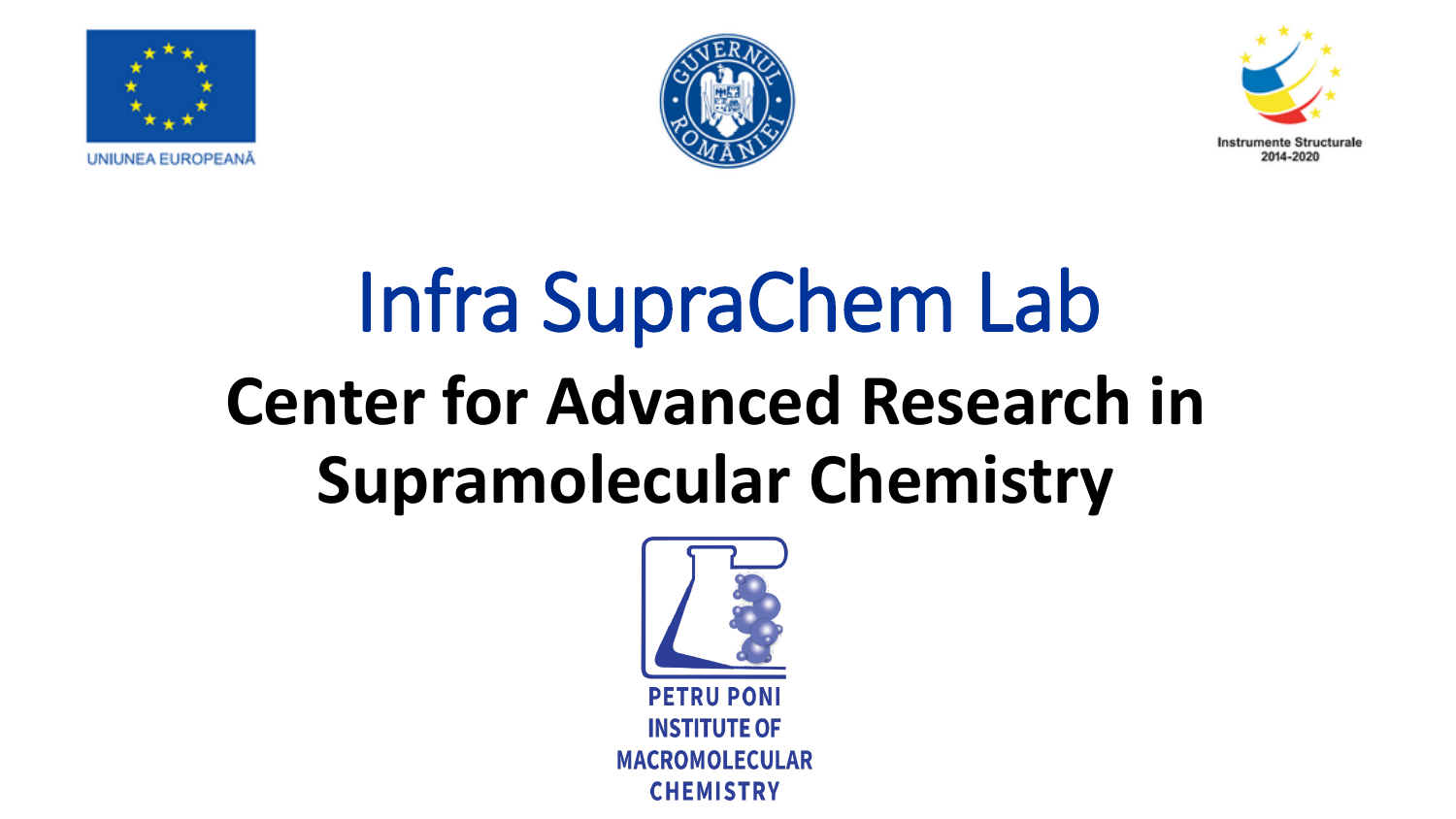- *MySMIS code***: 108983**
- *Financing contract***: no. 339/390015 / 25.02.2021**
- *Axis 1* **Research, technological development and innovation (RDI) in support of economic competitiveness and business development**
- *Action: 1.1.3* **Creating synergies with the RDI actions of the European Union's HORIZON 2020 framework program and other international RDI programs; Project type: CHAIRS**
- *Competition code***: POC-A.1-A.1.1.3-H-2016**
- *Beneficiary***: "Petru Poni" Institute of Macromolecular Chemistry**
- *Project duration***: 28 months**
- *Total value***: 21,993,436.57 lei**
- *The value of the total eligible non-reimbursable financing***: 19,993,436.57 lei**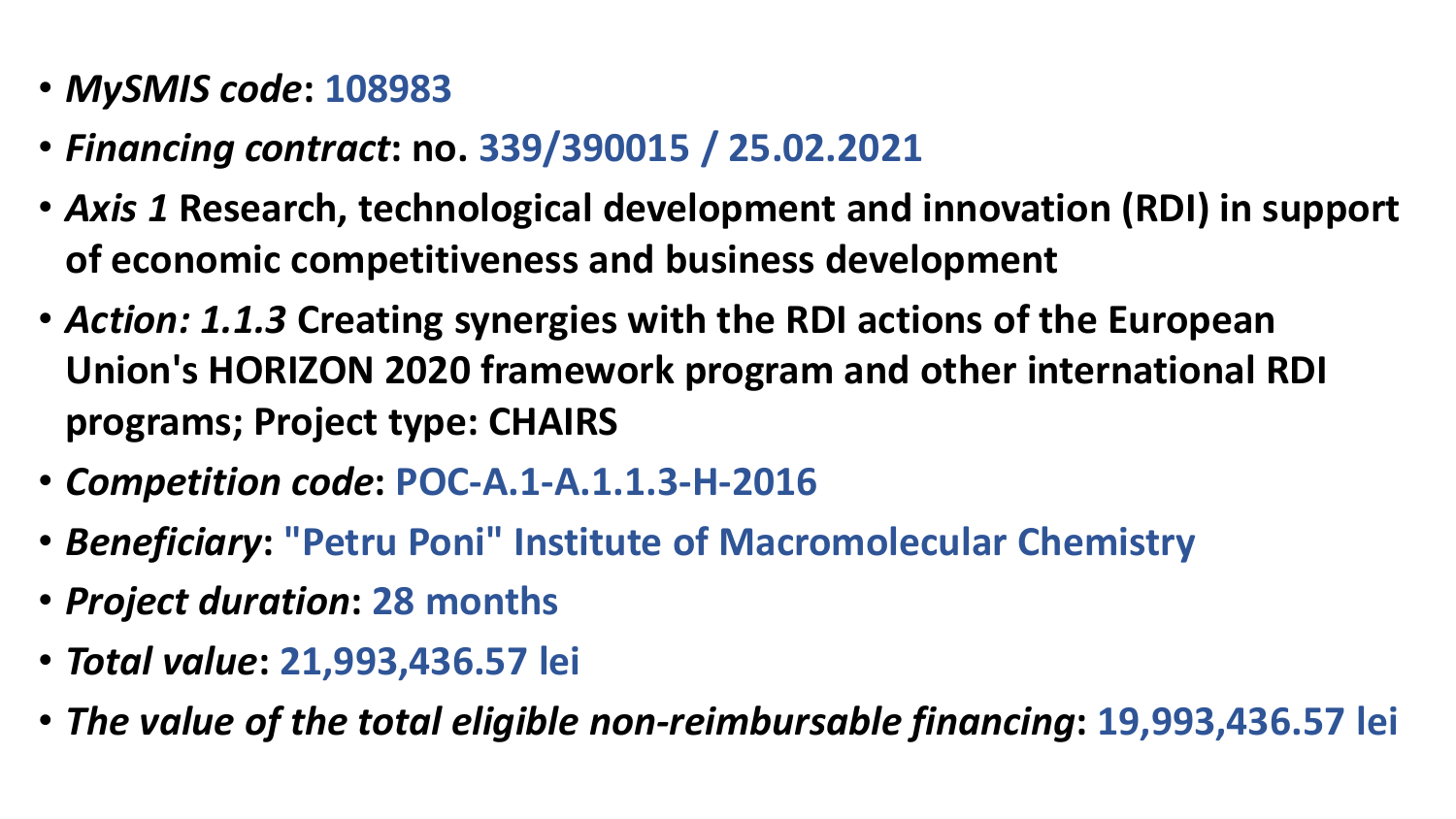### GENERAL OBJECTIVE

**of the Infra SupraChem Lab project is to create an advanced infrastructure to serve the supramolecular chemistry working group of SupraChem Lab, a group created within the Horizon 2020 Project WIDESPREAD 2-2014: ERA Chairs (667387) - SupraChem Lab Laboratory of Supramolecular Chemistry for Adaptive Delivery Systems ERA Chair initiative.**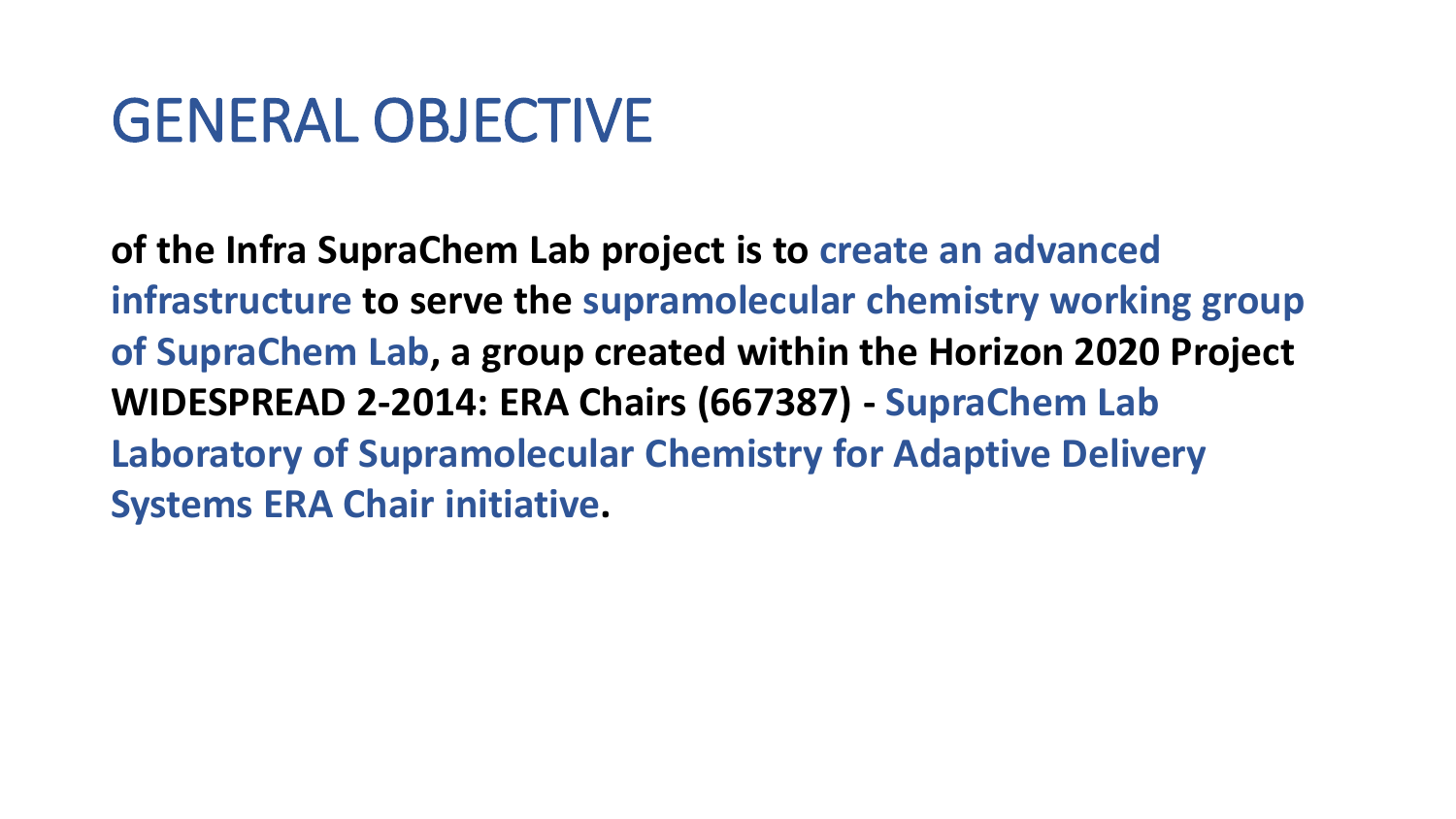### RESEARCH AREAS

**Through the Infra SupraChem Lab project, ICMPP wants to develop the following areas of research with high practical applicability that will be addressed in the newly created infrastructure:** 

- **Advanced materials for transporting water and specific ions;**
- **Materials for transport and target release of active ingredients;**
- **Advanced gas storage materials (hydrogen, methane, carbon dioxide);**
- **Development of sensors and biosensors with advanced sensitivity.**

**These new systems are in a continuous development, having a real perspective of applicability, with a strong impact in the different industries and medicine**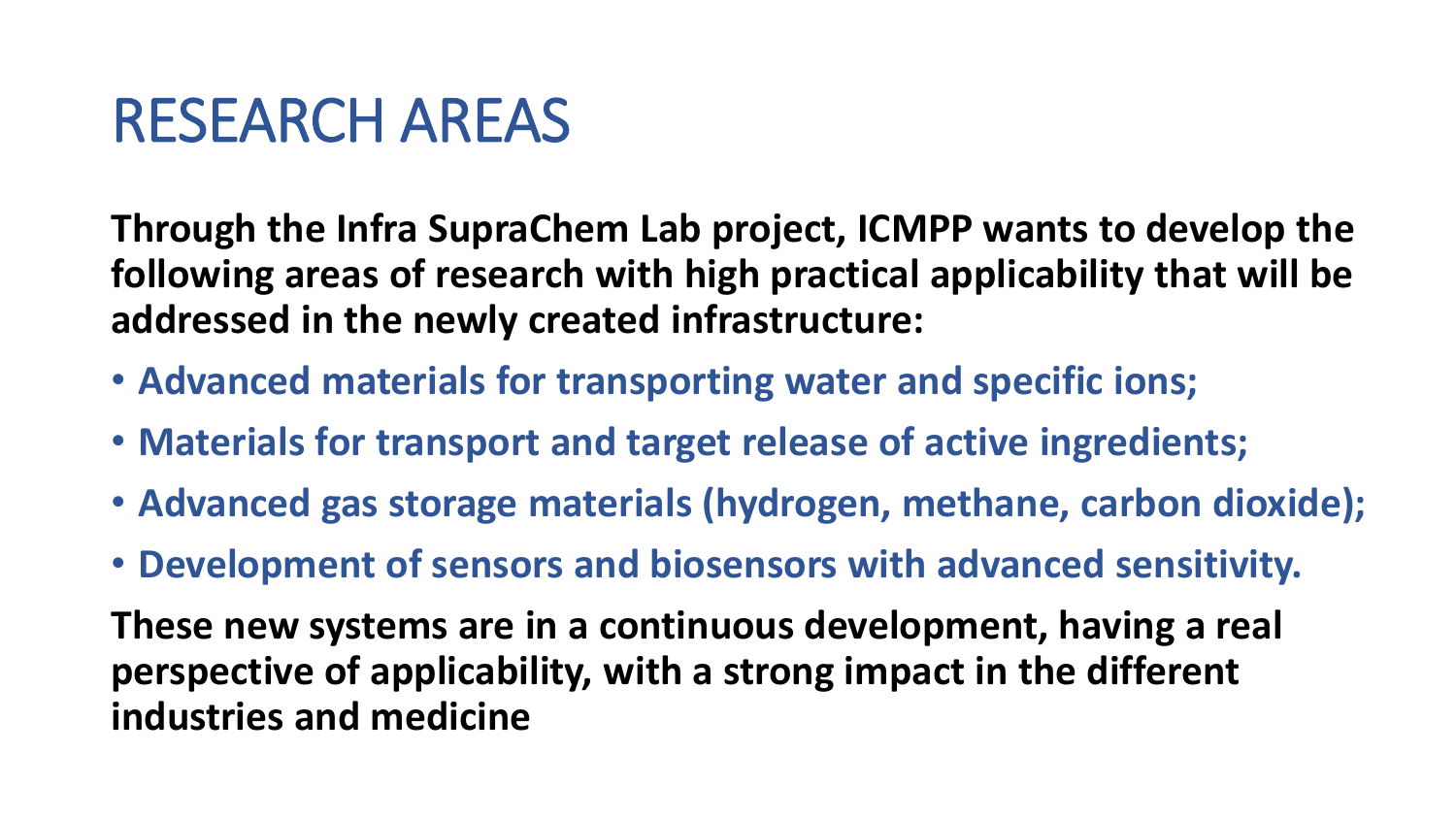## DEPARTMENTS

**The proposed investment consists in the establishment of a new R&D center, Infra SupraChem Lab, organized in 3 departments:** 

#### **A. Operational department**

**A.1. Chemical synthesis laboratory**

**A.2. Physico-chemical characterization laboratory**

**A.3. Laboratory study special properties and possible applications** 

**B. Data processing department**

**C. Projects and technology transfer department**

**C.1. Horizon 2020 project support center**

**C.2. Technology transfer office**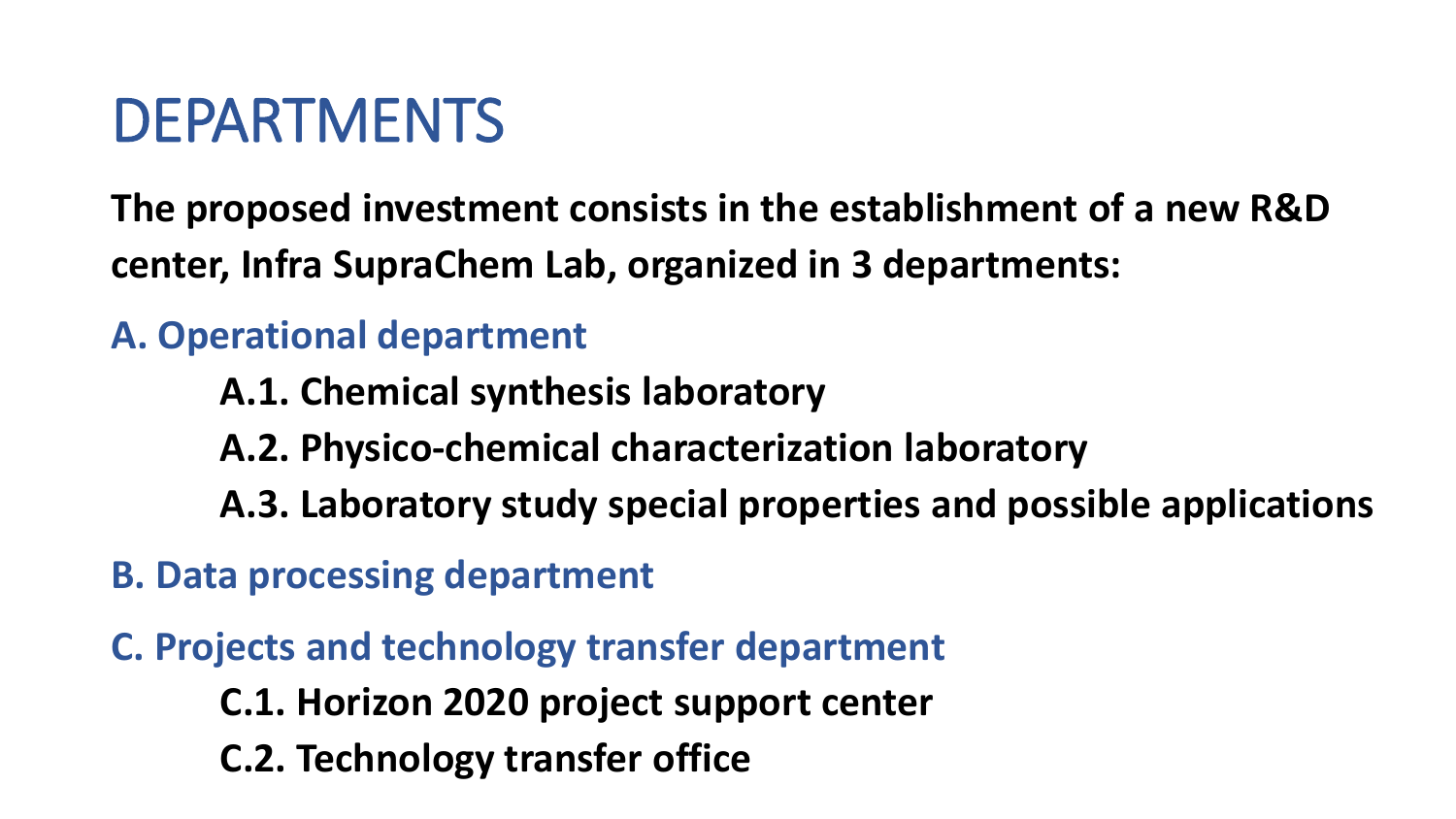### PERFORMANCE INDICATORS

| <b>Preset</b>                                                                                |    |
|----------------------------------------------------------------------------------------------|----|
| CO24 - Research, innovation: Number of new researchers in the<br><b>beneficiary entities</b> |    |
| <b>Additional</b>                                                                            |    |
| New created jobs, other than for researchers (no.)                                           | 2  |
| Number of researchers working in enhanced research infrastructures<br>(ENIs)                 | 11 |
| Patent applications resulting from the project (no.)                                         |    |
| Newly created / modernized CD laboratories by project (no.)                                  | 6  |
| R&D equipment worth over 100,000 Euros purchased per project (no.)                           | 6  |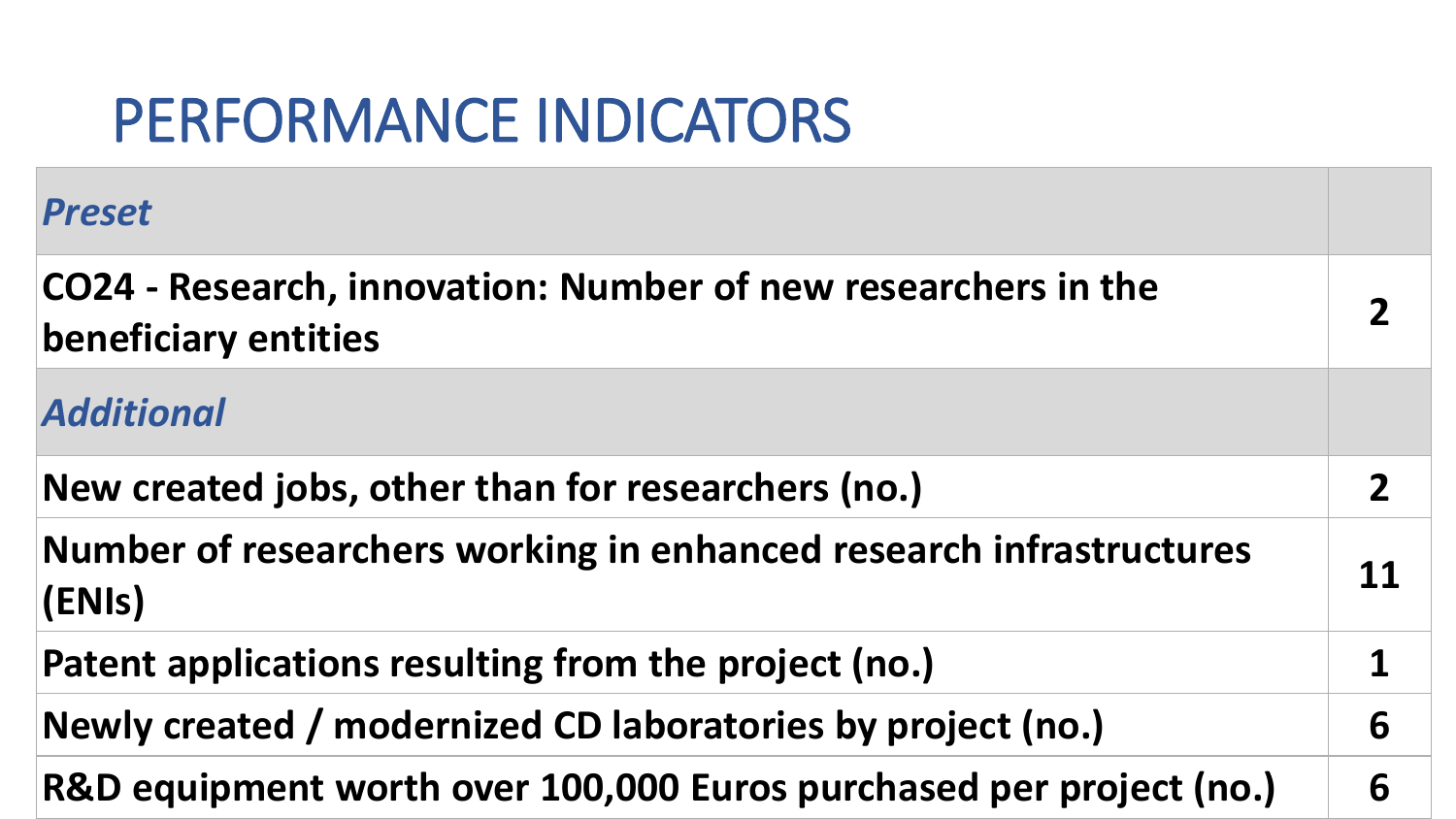### RESULT INDICATORS

| <b>Preset</b>                                                                                      |   |
|----------------------------------------------------------------------------------------------------|---|
| Projects submitted to the EU Horizon 2020 Framework Program or other<br>EU research programs (no.) | 4 |
| <b>Additional</b>                                                                                  |   |
| Scientific publications resulting from the project (number of articles)                            | 4 |
| Number of public-private co-publications                                                           | 4 |